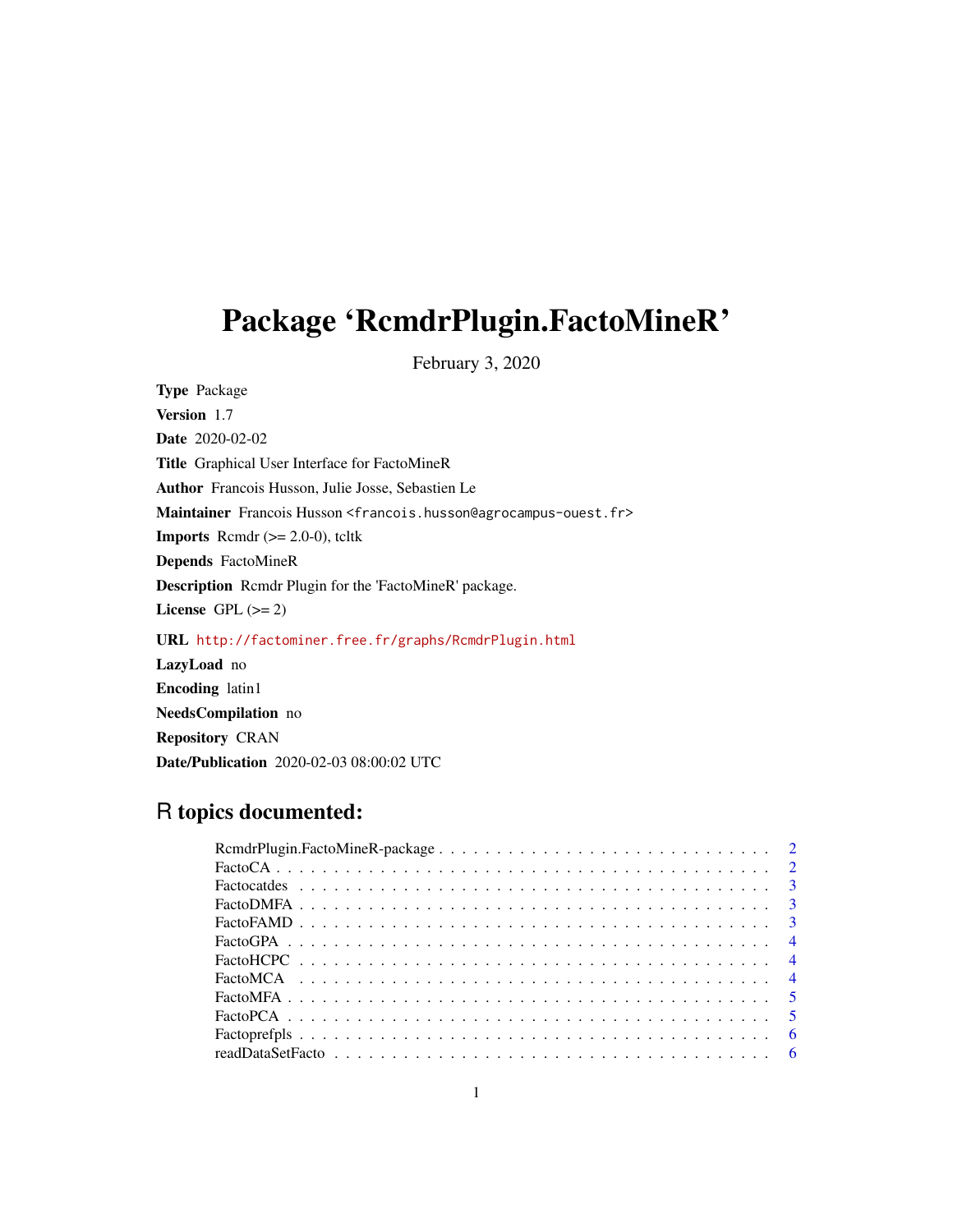#### <span id="page-1-0"></span>**Index** [7](#page-6-0) **7**

RcmdrPlugin.FactoMineR-package *RcmdrPlugin.FactoMineR package*

# Description

RcmdrPlugin.FactoMineR package

# Details

| Package: | RcmdrPlugin.FactoMineR    |
|----------|---------------------------|
| Type:    | Package                   |
| Version: | 1.0                       |
| Date:    | 2014-08-13                |
| License: | What license is it under? |

#### Author(s)

Francois Husson Maintainer: husson <husson@agrocampus-ouest>

#### See Also

The FactoMineR package.

FactoCA *Perform CA with the GUI*

# Description

Perform CA with the GUI

#### Usage

FactoCA()

#### Author(s)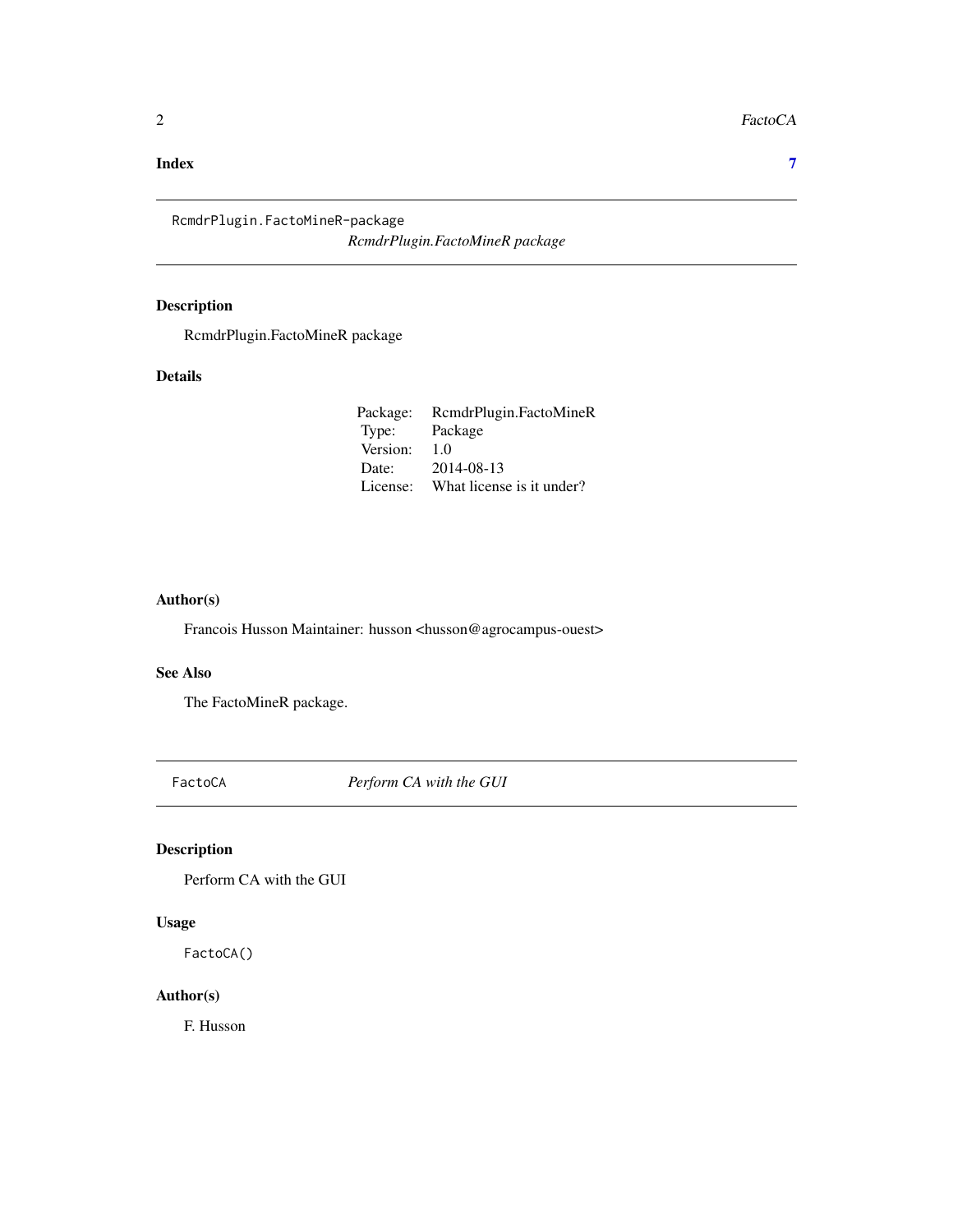<span id="page-2-0"></span>

Perform catdes with the GUI

# Usage

Factocatdes()

#### Author(s)

F. Husson

FactoDMFA *Perform DMFA with the GUI*

# Description

Perform DMFA with the GUI

# Usage

FactoDMFA()

# Author(s)

F. Husson

FactoFAMD *Perform FAMD with the GUI*

# Description

Perform FAMD with the GUI

#### Usage

FactoFAMD()

#### Author(s)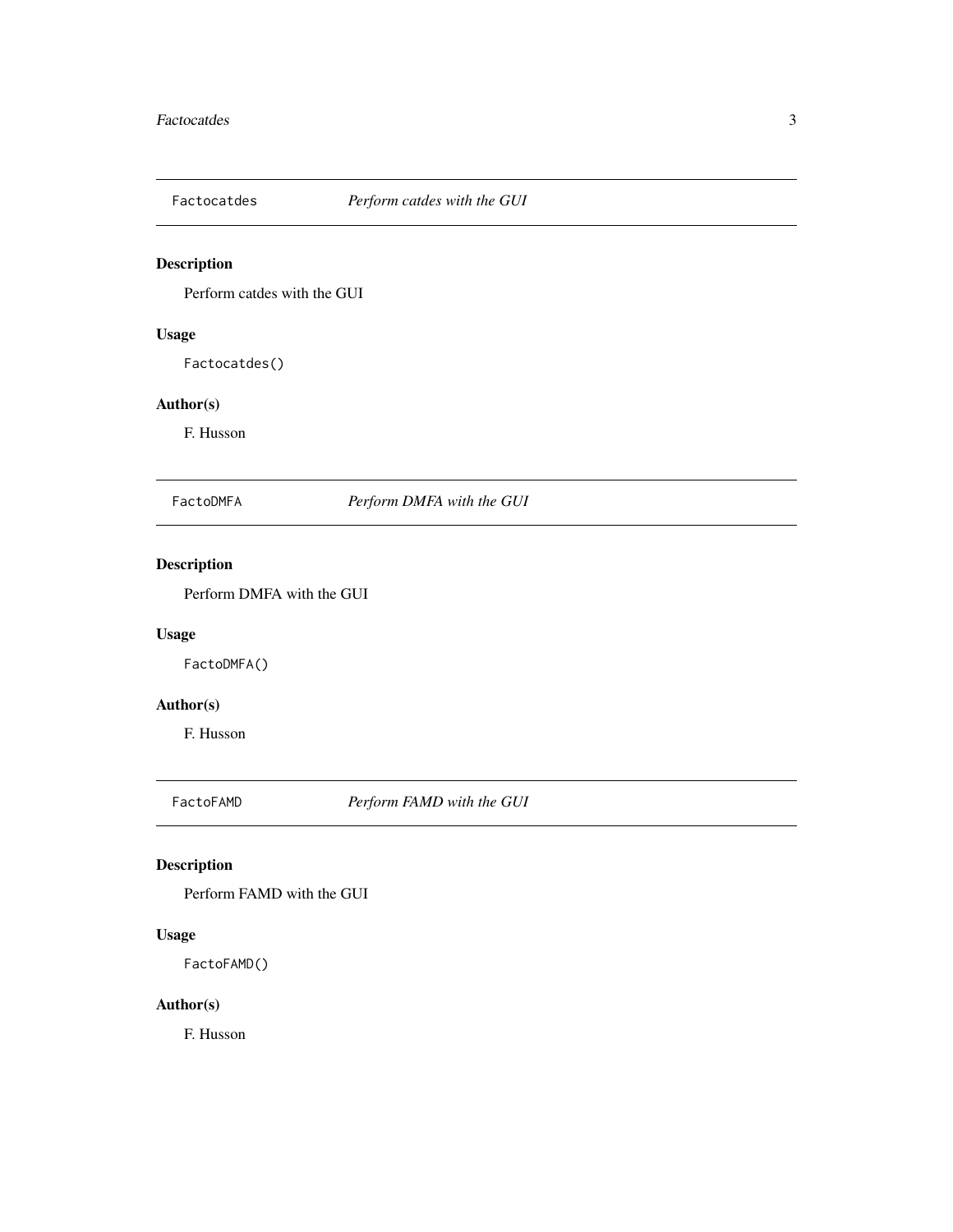<span id="page-3-0"></span>

Perform GPA with the GUI

# Usage

FactoGPA()

# Author(s)

F. Husson

FactoHCPC *Perform HCPC with the GUI*

# Description

Perform HCPC with the GUI

# Usage

FactoHCPC()

# Author(s)

F. Husson

FactoMCA *Perform MCA with the GUI*

# Description

Perform MCA with the GUI

#### Usage

FactoMCA()

#### Author(s)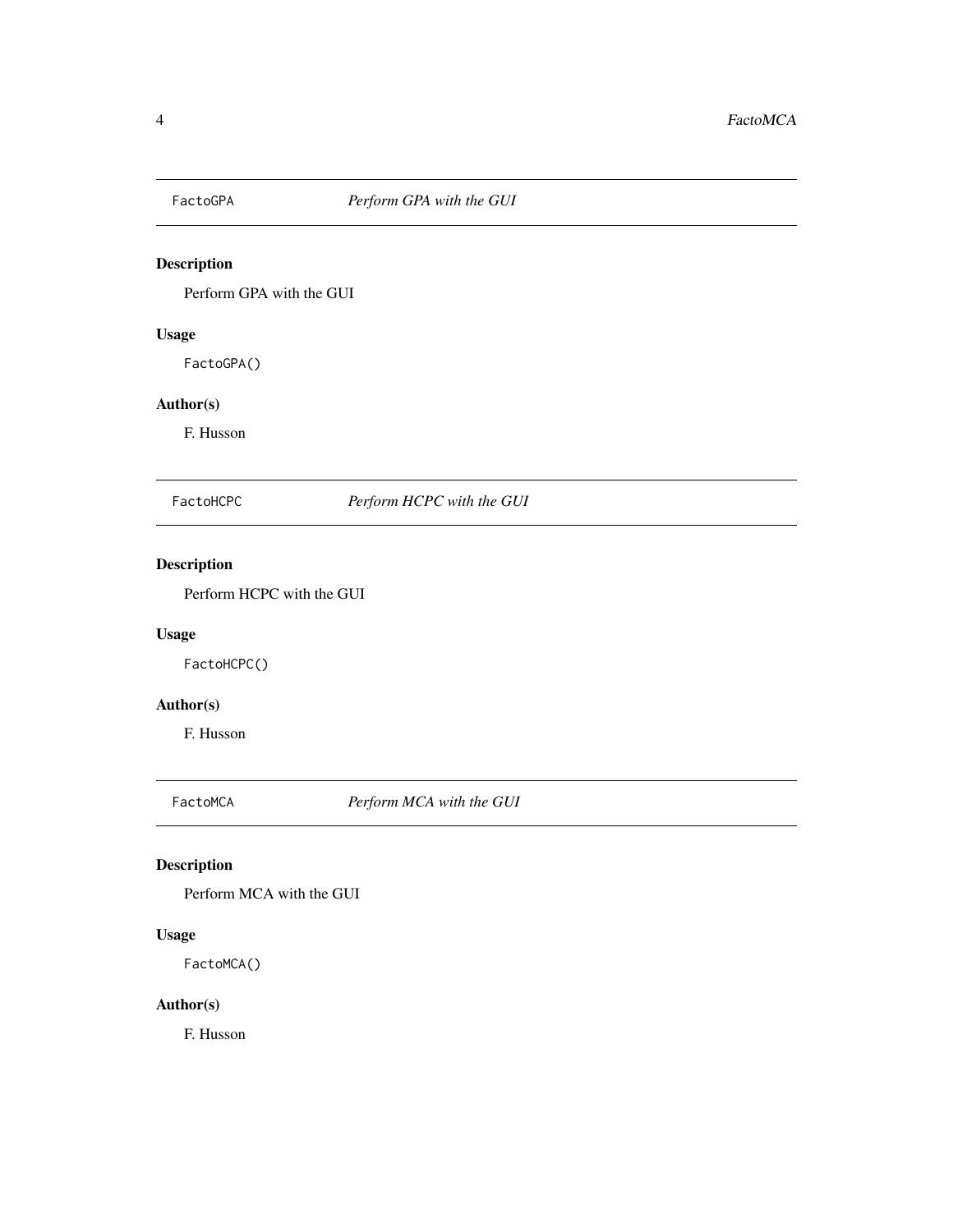<span id="page-4-0"></span>

Perform MFA with the GUI

# Usage

FactoMFA()

# Author(s)

F. Husson

FactoPCA *Perform PCA with the GUI*

# Description

Perform PCA with the GUI

#### Usage

FactoPCA()

# Author(s)

F. Husson

# Examples

## Not run: require(FactoMineR) data(decathlon) FactoPCA()

## End(Not run)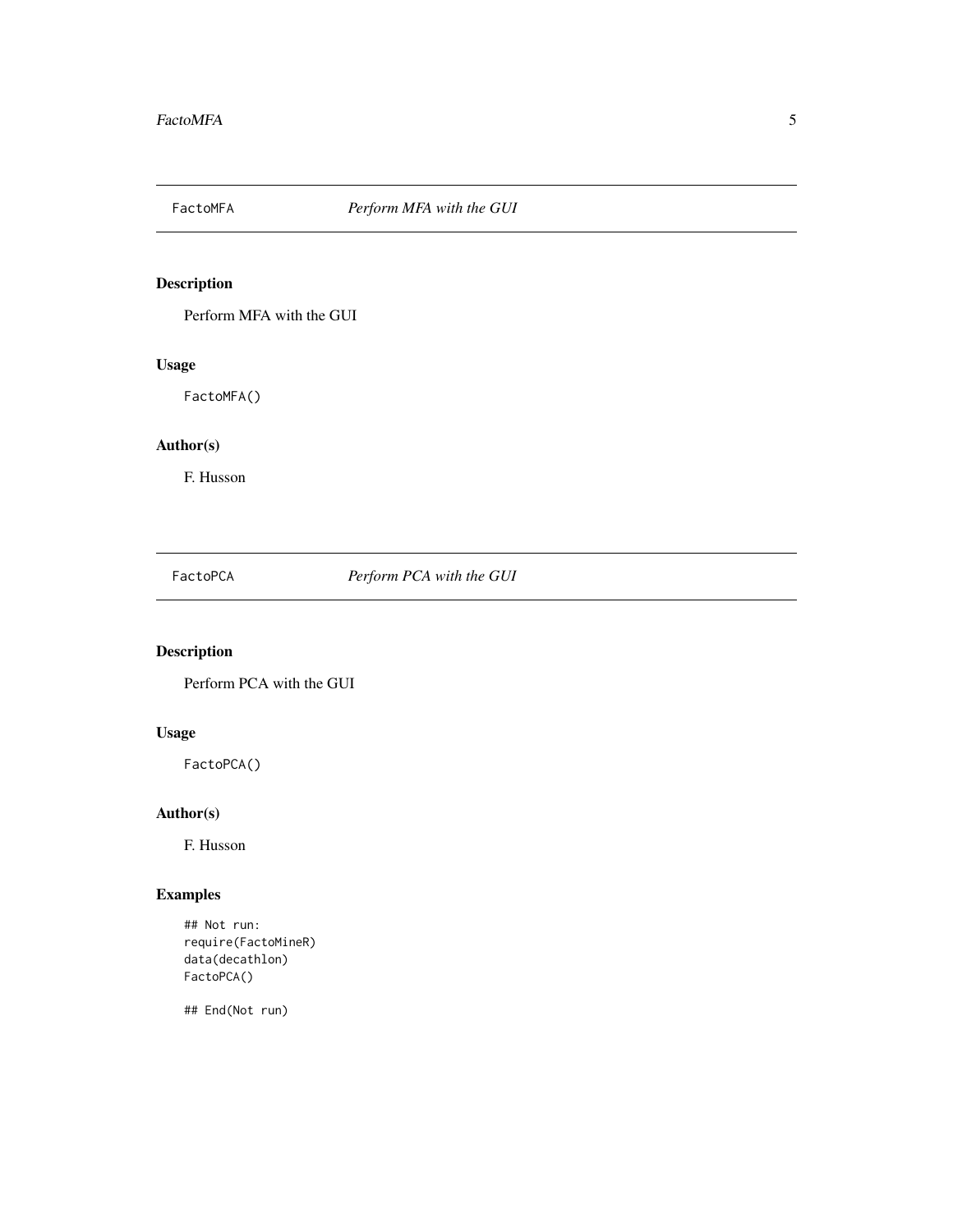<span id="page-5-0"></span>

Perform prefpls with the GUI

#### Usage

Factoprefpls()

#### Author(s)

F. Husson

readDataSetFacto *Read a dataset for FactoMineR*

# Description

Read a dataset for FactoMineR

#### Usage

readDataSetFacto()

#### Author(s)